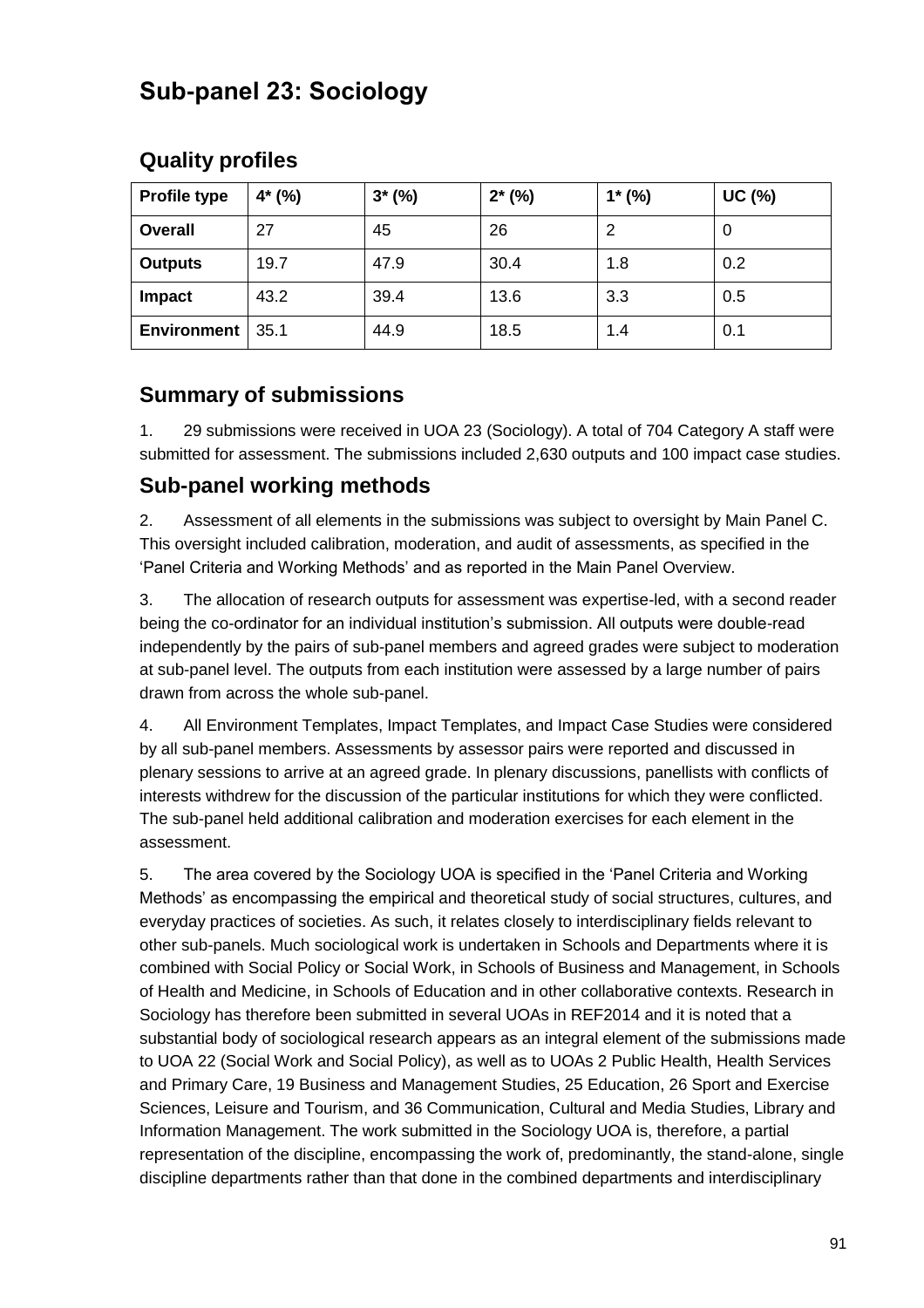units. A full picture of the state of sociological work could be based only on the vast amount of work submitted to all UOAs and the comments here relate only to the work submitted in this UOA.

6. A significant number of research outputs were cross-referred in to UOA 23 from other subpanels and from sub-panels in other main panel areas. Sub-panel 23 referred little material out to other sub-panels.

7. Since criminology outputs were submitted in a number of UOAs (notably 20 Law, 22 Social Work and Social Policy and 23 Sociology), procedures were implemented during the assessment period to ensure broad consistency of approach between them. These included the appointment of a joint assessor working across these three sub-panels, a joint calibration exercise and Main Panel C oversight of the assessment profiles as they emerged. Comments specific to the criminological work submitted in this UOA are reported below.

8. The published Guidelines for the REF encouraged institutions to submit the work of all their eligible researchers. It was clear from the Environment templates, however, that institutions had adopted varying criteria in their selection of staff for submission. The number of impact case studies submitted varied according to the number of researchers within a unit and to institutional selectivity.

Although each element was given a different weight in the scoring of the overall profiles, the subpanel regards the overall profile and the various sub-profiles as being equally significant in reflecting different aspects of research quality. Attention must be paid to the constituent subprofiles of Outputs, Impact, and Research Environment and to the comments relating to these as well as to the summary overall profile.

## **Outputs**

9. The outputs submitted demonstrated clearly the diversity and vibrancy of sociological research, confirming the judgment of the 2010 ESRC International Benchmarking Review. There was a clear improvement in overall research output quality by comparison with RAE2008. The sub-panel was particularly encouraged by the submission of strong work in theory and in philosophy of social science, areas that had been noted as poorly represented in submissions to RAE2008. It was clear that much high quality theoretical work was being undertaken. This was also apparent in the large amount of theoretically informed empirical work in many specialist areas.

10. There were clear signs of improvement in quantitative skills and in the rigour and innovativeness of qualitative methods. Very high quality methodological work was submitted and empirical papers showed clearly the enhanced skills in these areas that have developed during the REF assessment period. Much of this work was judged to be at the frontier of social science methodological work. Significant work engaged with developments around 'big data' and digital data practices, including the role of expert knowledge, and explored its implications for sociological research. Equally significant was the finding that the rigorous application of scientific procedures and method in outputs is now routine practice. Notable were the large number of outputs reporting mixed methods, both quantitative and qualitative.

11. Substantive areas in which large numbers of high quality outputs were submitted included: race and ethnicity, with especially interesting work on migration and borders: health and biomedicine; and social studies of science. The large number of submissions in social studies of science and technology showed clear evidence of the maturity of this sub-discipline, albeit that this work was characterised by a relative lack of conceptual or methodological innovation. Less strong was some work in media and communications, though some sociological work in this area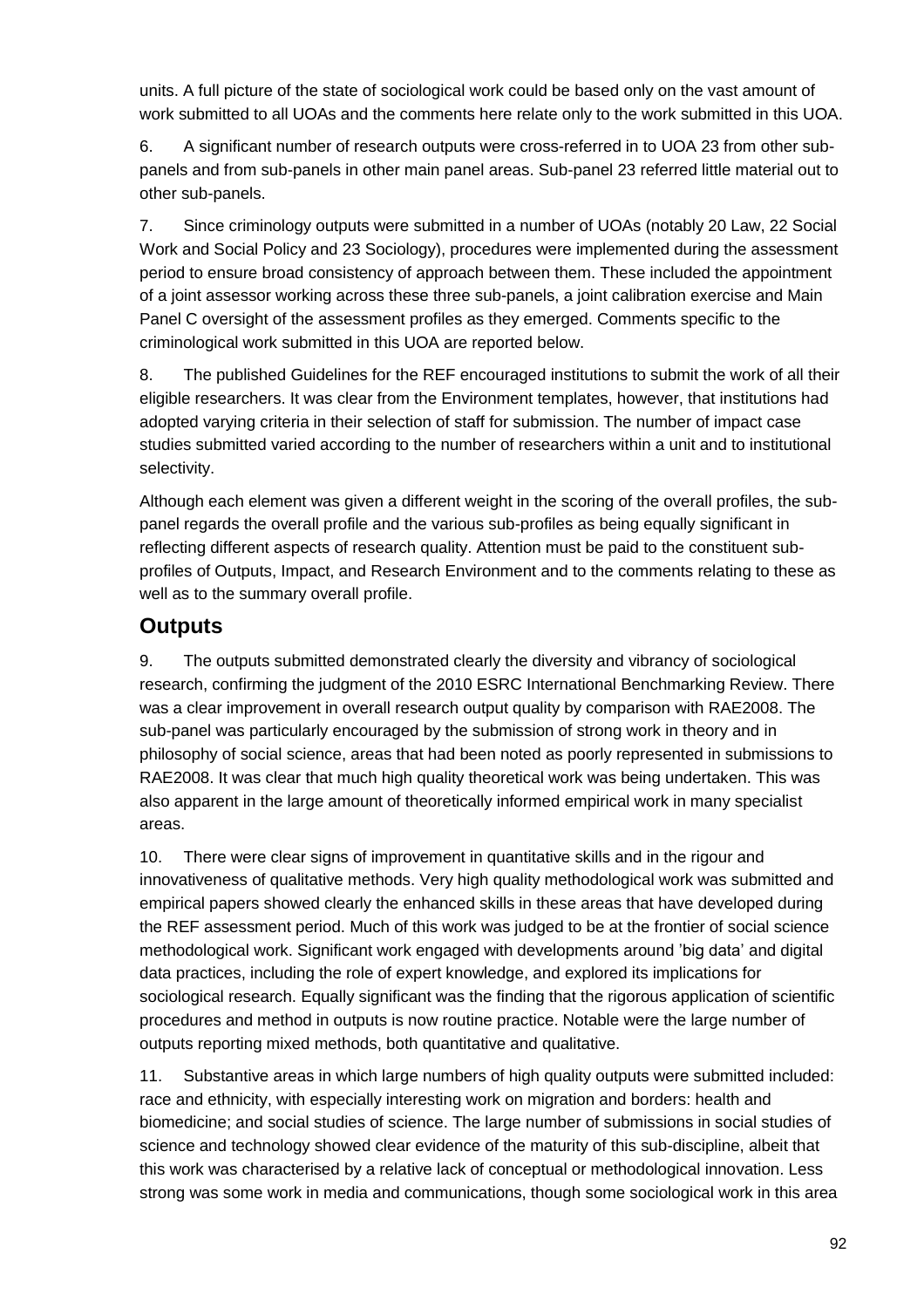was submitted in UOA 36 (Communications, Cultural and Media Studies, Library and Information Management). Across all areas there was a notable engagement with issues of globalisation and cross-national research.

12. The large number of outputs rated at 4\* or 3\* are clear indicators of the increase in the overall quality of sociological research. However, the sub-panel welcomed the submission of the substantial body of work that was assessed at the 2\* level. This work contributes to incremental and cumulative advances in knowledge in the field and such 'normal' science is evidence of the maturity of research in a range of specialisms. It provides the foundations on which important and essential points of reference can be built and critical breakthroughs can be made.

13. The number of criminological outputs submitted in the UOA was less than anticipated but they were all submitted to sociology appropriately. This is in contrast to RAE2008 where a noticeable proportion of the criminological work submitted came from a wider range of disciplinary bases. The sub-panel noted the immense overlap between Criminology (so-labelled) and other areas of sociology such as studies on gender–based violence. This indicated a fruitful synergy between criminological and other sociological work within the units submitted. A large proportion of the criminological outputs in REF2014 were judged to be internationally excellent or worldleading mirroring the profile outputs submitted to the panel as a whole.

14. In RAE2001, a separate Women's Studies sub-subpanel had been established to consider gender-based work in sociology and that cross-referred from other sub-panels, including Literature and History. The volume of referrals in this area had declined by 2008 as gender issues had become more thoroughly embedded in mainstream research. The 2014 sub-panel noted the inclusion of gender issues across all specialisms within the discipline and received no requests for cross-referral of outputs on women and gender. It was clear that a large volume of gender-based research was being undertaken and submitted to the subpanel and that this was strongly embedded in a range of substantive areas of sociology. The subpanel noted the high quality of much of this work.

15. Strength was apparent in outputs of all types, including books, articles, and chapters, with the highest grades being awarded across the full range of research outputs. It was noted, however, that chapters in books with limited research content tended to score at lower levels. Monograph publication is an important feature of sociological research and the sub-panel welcomed the inclusion of books in institutional submissions. The higher grades often earned by monographs, as compared with some articles, reflected the strength of sustained engagement afforded by book-length publication as compared with most journals that require relatively short articles. The articles submitted came from an impressive range of specialist journals of international standing as well as from major general journals. This is a feature of journal publication within sociology and the subpanel judged all articles on their quality not their place of publication.

16. Relatively few requests for double-weighting were received; those that were received came from a small number of institutions. The sub-panel considered the cases made and examined the outputs against these claims in order to assess whether outputs had passed the published threshold of scale and scope to be given double-weighting. The sub-panel felt that the criteria for double-weighting may have led to a cautious strategy being adopted in many institutions and felt that a number of other requests might have been made successfully.

17. The sub-panel welcomed the widespread inclusion of ECRs and noted the very high quality of work submitted by such staff in many units. Especially notable were the ways in which such staff were engaging productively with both qualitative and quantitative methods. It also welcomed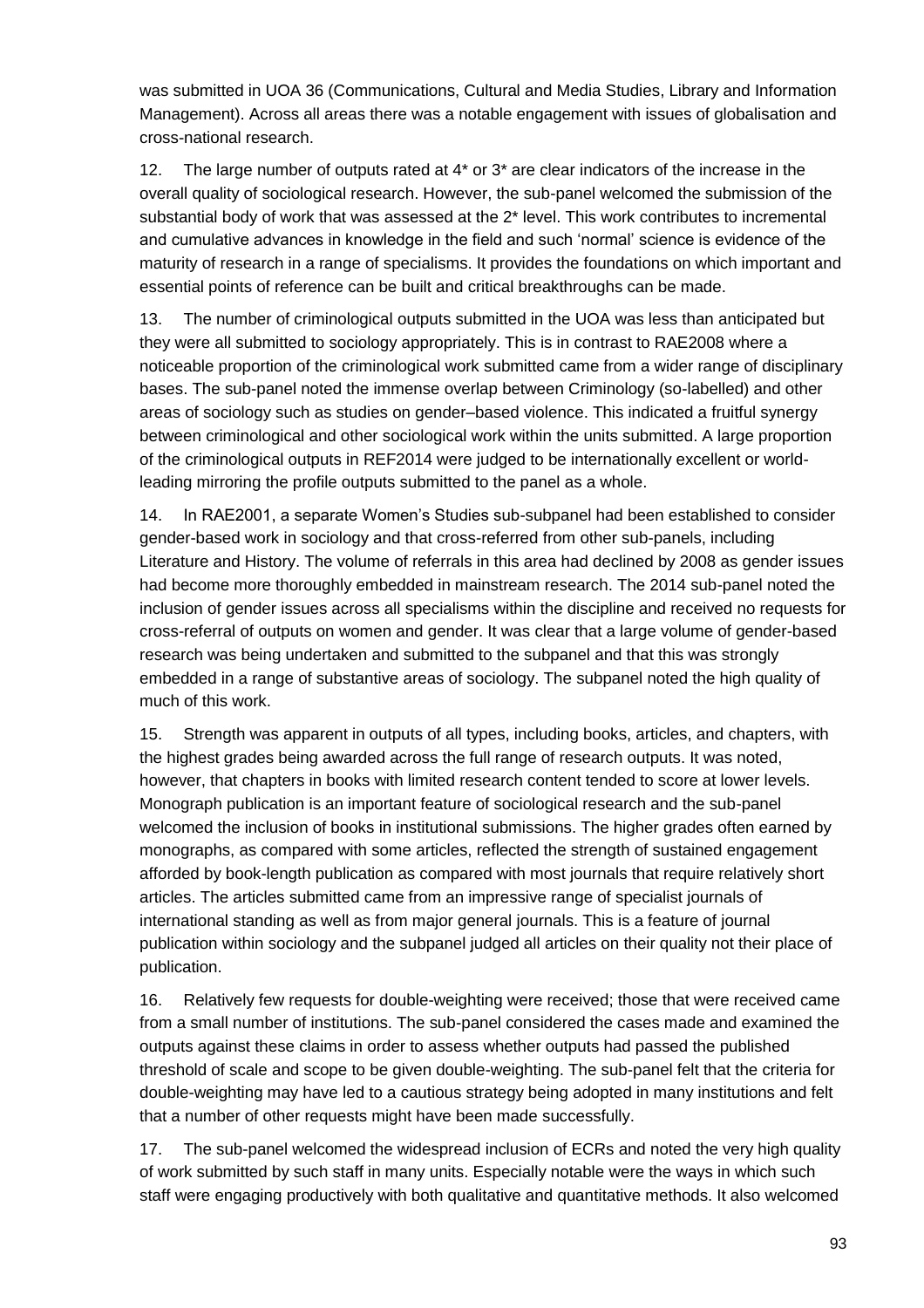the submission of smaller units where sociological research was to be built up through institutional investment.

#### **Impact**

18. The sub-panel was impressed by the extremely high levels of reach and significance in the majority of case studies submitted. The involvement of user representatives in the sub-panel and as impact assessors was a wholly positive feature of the exercise. The user voice was invaluable as a guarantor that impact had been adequately assessed. Sociological work of all kinds demonstrated with evidence its ability to speak to and contribute to policy issues and critical public discourse. Sociology, compared with many other disciplines, is able to avail itself of more, and more varied, opportunities to conduct research with potential impact, and units were therefore more able to select from a greater number of persuasive cases. The large number of highly rated case studies across the UOA indicates the clear commitment of sociologists to ensuring the impact and public benefit of their work. Sociological research has directly informed public policy, changed the terms of public debate over key issues, and has been directly embedded in changes to training and delivery practices in the public, private, and third sectors. This impact has been apparent at the local, regional, national, and international levels.

19. This was the first research assessment to explicitly assess impact and many units presented policy-related work rather than the critical and transformational work that is such an important feature of the discipline. Where such critical and transformational work was submitted, the sub-panel was often impressed by its quality and its ability to score highly. The sub-panel encourages units to submit such work in future exercises.

20. Case studies that were assessed at lower grades were predominantly those in which presentational issues led to a failure to depict the impact of the research with sufficient adequacy. Evidence to justify claims was sometimes missing or incomplete, the nature of the impact was not always clearly stated, and there was not always a clear narrative linking the actual research to its claimed impact.

21. The requirement for a minimum of two case studies meant that very small units were expected to demonstrate impact for a higher proportion of their research work. The sub-panel noted that in some small submissions, one of the two case studies was notably weaker than the other.

22. In submissions where criminological work was especially prominent, impact case studies were judged to have the same range of excellence in their reach and significance as case studies in other areas.

Impact templates were uneven in terms of their quality. In many cases the sub-panel found a strong strategy for establishing pathways to impact and a clear description of the current approach to impact. Less strong across the UOA were the reflections on case studies. The best of the Impact templates drew out conclusions from the success of the case studies and showed how these had contributed to the development of an impact strategy and strategic thinking. The weakest of the Impact templates simply used the final section of the template to restate the case studies in summary form. In these submissions it often appeared that case studies and Impact templates had been drafted independently and with little overall crafting to show that there was a genuine reflection on patterns of engagement

#### **Research environment**

23. Environment templates reported on Research Strategy, Staffing and Research Students, Income and Facilities, and Collaboration and Contribution to the Discipline. The sub-panel was